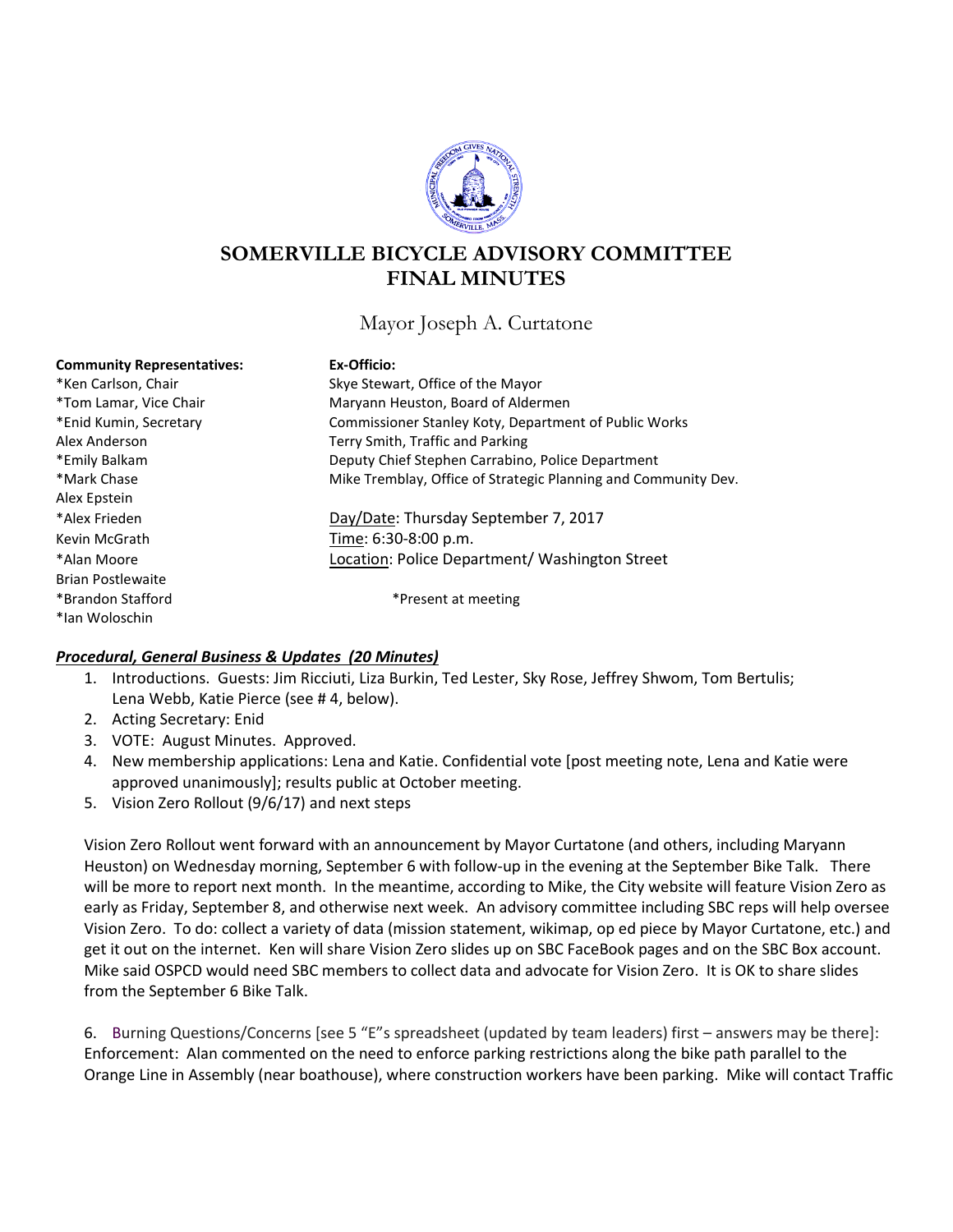and Parking (on Friday, 9/8) about this issue.

Mike provided supplemental information about the upcoming ped-bike count, week of September 25 (two weeks from Labor Day) and possibly the following week as well. Volunteers are needed for morning and evening counts. Adam will forward the signup sheet and Brandon will send out a special email using the SBCNews mailing list. Ken will forward signup sheet to all guests attending September bike committee meeting. All are encouraged to get the word out to other potential volunteers as well. Mike said OSPCD is going to try to increase ped-bike counts to twice a year, 55 or so locations. Data collected will include direction of ped/bike movement, age, gender, number of people on bike. (Most intersections will not include age and gender.) Transportation survey planned for spring. Looking to capture changes in bike use at selected locations.

Ken will update 5E's Spreadsheet to sync it with ongoing committee projects.

Joint ride, SBC with Preservation Commission, is scheduled for October 8, with rain date October 15. Alex A. and Encouragement Team are working on ride planning. Alan reported that we will hold off on the "Fluffernutter Ride" until next year.

Ian proposed bike lane/path winter maintenance as an October agenda item.

#### *Focus Section I – Beacon St*

Tom L. raised concerns about delay on completion of Beacon Street construction. Mike reported that Brad is working hard to push MassDOT to get Beacon Street finished this construction season, as scheduled. Beacon Street is a MassDOT project, so Somerville has to push MassDOT. Maryann Heuston said she has not heard complaints from her constituents about extending construction hours to Saturday. She wondered if extending construction hours to Saturday – or even Sunday – might be helpful. Mike indicated that challenges with transferring Eversource utility poles and other facilities from one side of the street to the other was the source of much of the delay. Some other work can go forward in the meantime. The Planning Dept is hoping to hear good news from Eversource next week.

Ken thought the inbound segment of the cycle track from Park Street to Washington Street would be easy to open up. The cycle track just needs an extra layer of asphalt. We don't want to continue to send people down Webster if it can be avoided. Mike thought that it should be possible to get the referenced section done. Ken said it was important, and would show good faith. Ken noted that Beacon Street construction was no longer just a bicycling issue, but was also interfering with handicap access and was generally imposing negative impacts on residents and businesses.

Ken and Maryann Heuston agreed that it was important for the City to hold contractors' feet to the fire. Maryann wondered about assigning supervisors from the DPW to Beacon Street. Other comments went to checking that contractors properly disposed of piles of dirt, made temporary walkways as necessary, and prioritized the Beacon Street contract, not other work that they might be undertaking elsewhere at the same time. Maryann and Mike planned to continue brainstorming ideas post SBC meeting for an appropriate Somerville staff person (from ISD?) to check construction sites on a routine basis. Ian commented that cars were traveling much too quickly on Beacon. Ken noted that some stop signs at the end of streets into Beacon (Sacramento, for example) were missing and required replacement.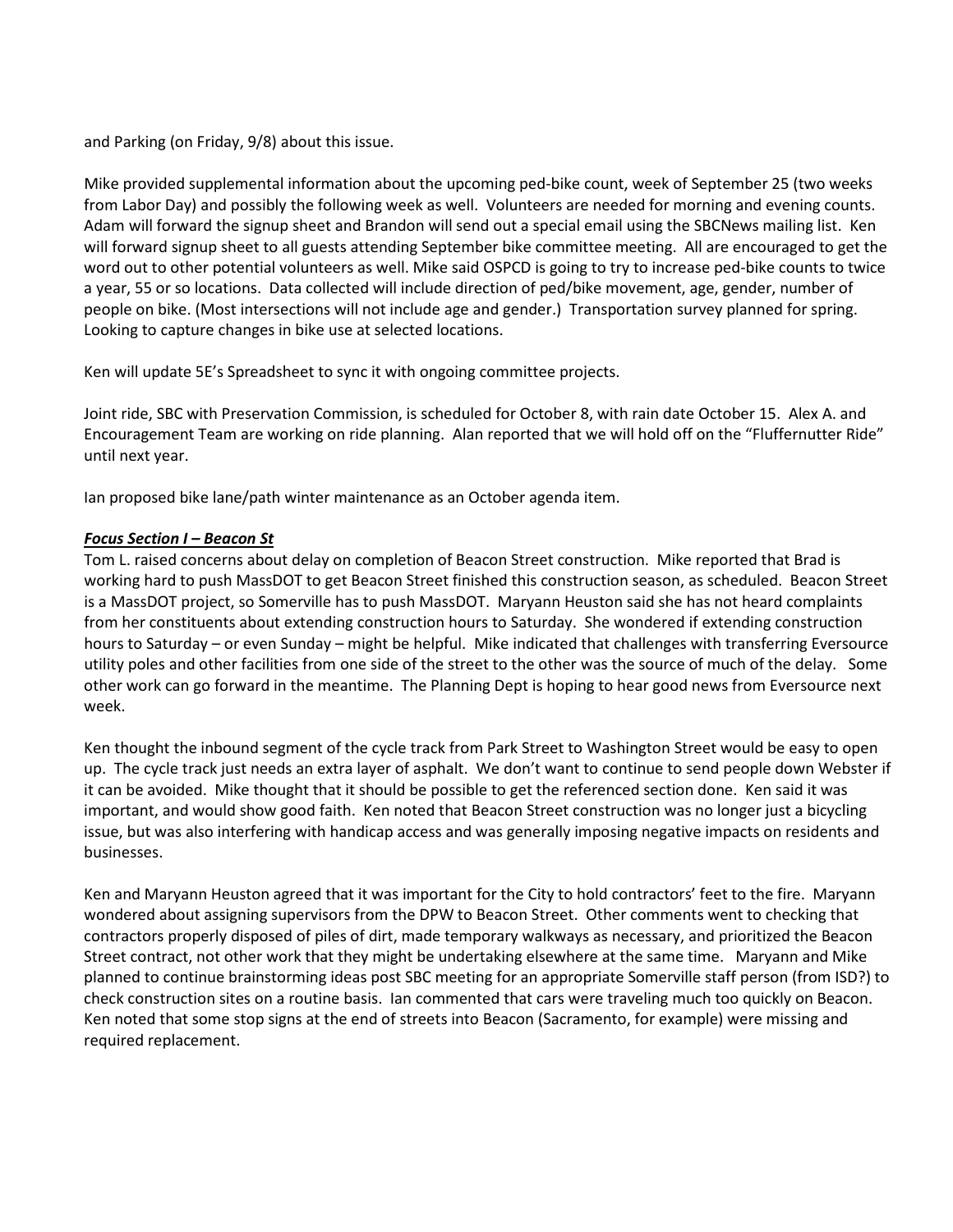# *Focus Section II – Wrapping up Union Square Early Action*

Stretch between Washington and Union Square: Eversource has agreed to do surface recoating. Mike reported that Brad said this would happen sometime in September-October; there should be plenty of time before winter to restripe the street.

Somerville Avenue to Washington Street: more work to be done on northern than southern side. Less complicated work (tree-planting, for example) on Somerville Avenue will be done spring of next year if not done this year.

# *Focus Section III – Webster Ave Protected Bike Lanes*

Tom emphasized the importance for safety reasons of completing protected bike lanes along Webster Ave this year.

Webster from Cambridge towards Prospect: Mike noted that the SBC had been instrumental in development of a plan that the contractor can work with. He provided a CAD drawing of current proposal, said the City had to make a decision on timing. Current proposal calls for maintaining travel lanes at current widths and replacing parking with protected bike lanes (each 5 ft with 2 ft flex post buffer). No change of center line planned.

There is one official crosswalk, another painted by "enthusiasts." Near Norfolk St, the bike lane will not be protected so buses can pull over to the curb. Near Tremont Street, still have a handicap parking space issue on the Cambridge-bound side of road. Planning will determine what to do depending on the affected individual's mobility and need for access to a vehicle or other accommodation(s).

Mike reported that to get away without parking on Webster involves finding spots for 20 vehicles. The plan is to encourage residents to park in the garage next to 80 Webster or to park on side streets. With respect to SBC parking research, Tom noted that most of the people on Webster Avenue are required to buy a permit to park in the garage. There is plenty of capacity in the garage -- at least three times as many spaces in the garage as needed to park cars for every car currently parking on Webster. Some of the cars on Webster may be there because auto body shops are using the spaces.

Mike said that it may be necessary to work out an arrangement with the garage owner. The garage operator has indicated an interest in in providing parking access to the general public. Mark commented that parking spaces were already being leased in the garage, so expanding the practice would likely rest with the Zoning Board. Going forward might also depend on whether residents with cars were willing to pay \$150 for monthly garage parking privileges.

Mike said that the philosophy of zoning by-laws in development would be friendly to this plan by unbundling living space from parking requirements. He noted that providing an alternative option for parking would make parking removal much more palatable. The Traffic Commission expects the ward aldermen to conduct outreach for every kind of parking change/removal. It's essentially out of the OSPCD's and SBC's control and in the hands of the Traffic Commission, according to Mike. Mike noted that this was one reason why OSPCD and SBC eagerly awaited Lena Webb's appointment to the Traffic Commission. (The SBC has nominated Lena Webb to serve on the Traffic Commission.) Alderman Heuston said that she chaired the committee that appoints members and would do her best to push through Lena's appointment.

Mark thought that the garage parking proposal for Webster had a very high chance (95%) of success if the City decided to go ahead with the idea. He thought the plan would be win-win: something that would please the parking operator and that would work out well for the City, too.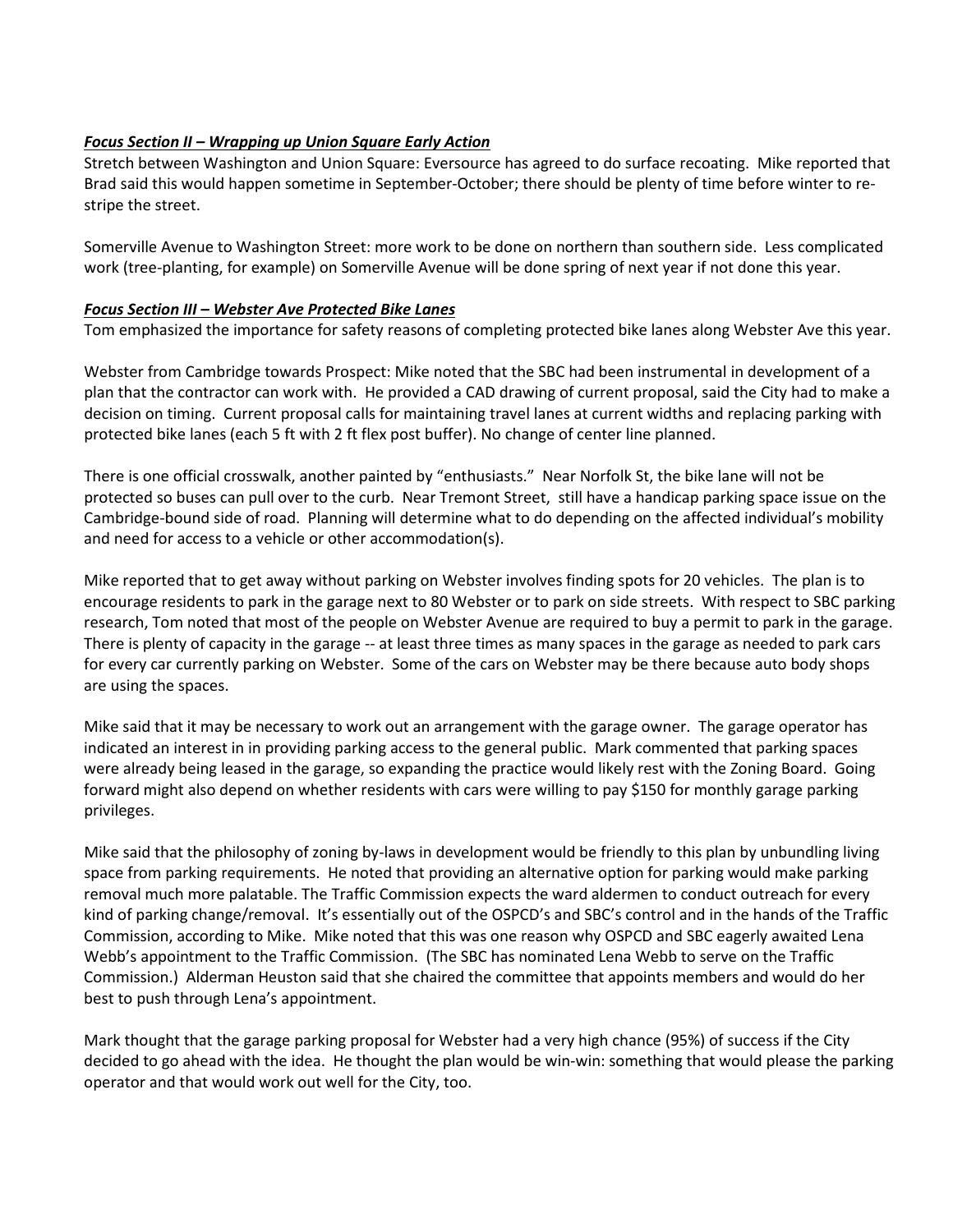Lena and Ken both voiced support for using the parking garage as Mark and Mike suggested. Mark raised the question of whether there should be a public meeting, and if so, what the format and timing of the meeting should be. Maryann noted that this case was different from previous attempts to find parking alternatives (Star Market on Beacon, for example) in that the garage operator was interested. Maryann Heuston observed that several things would have to happen at once. For one thing, the City would have to make sure that streets cleared of Somerville parkers were not filled by parkers from elsewhere (as part of valet parking by Cambridge businesses, for example). Maryann and Ken favored having a public meeting specific to the Webster neighborhood in late September before the next Traffic Commission meeting thereafter. Ken asked Mike to confirm that a meeting would occur in early October. Assuming such a meeting went forward (resulting in parking in the garage and no parking on Webster), a protected bike lane could go forward this fall.

Mike said that concurrent with the garage and meeting arrangements, it would also be necessary for Eversource work to get done. As far as striping goes, Eversource just has to re-stripe the center line. There's about 1500 feet of buffer = about 150 flex posts. The City has to be sure it has a contractor who can do both striping and flex posts – not just for this project, but as part of the whole City effort in conjunction with Vision Zero. Mike didn't think it would be necessary to get a stamped engineering drawing because Webster has a relatively straight cross-section. He reported that drawings he already had could, with some basic improvements, get Terry's approval. Maryann asked if money had been appropriated for the on-call contractor. Mike reported there was a budget in T&I, but he had to check on what was left. It might be possible to borrow some money from Engineering. Mike said he would have to get back to Maryann on that point. A decision was made to form a task force (co-led by Maryann and Ken) to look into having a public meeting, going before the Traffic Commission, and ensuring the availability of funds and a contractor for road striping and flex posts. Tom and Alex F. also volunteered for the task force. Mike anticipated being involved as well. Mark said he would speak to the garage operator again. He also suggested that anyone who knew cyclists on Webster should reach out and encourage them to get them involved.

## *Focus Section IV – Medford St Bike Lanes*

Medford Street, for part of the section from Somerville Ave to the Cambridge city line, is up for resurfacing. Dimensions are similar to Webster, but there are fewer parking spaces involved, and almost no residential parking demand. Mike reviewed drawings. Plan: 5 foot bike lanes, 2 foot buffer with bollards, flex posts. Alan did street measurements. The section under the bridge is the most uncomfortable -- gets tight at the end of the project (Cambridge line).

There are approximately 8-10 legal parking spaces to remove. These spaces are essentially not used overnight. The auto body folks use a number of spaces during daytime hours, as do some construction vehicles and employees who work at 61 Medford St. There was two-hour parking (outbound, Cambridge side) previously used in the evening by La Hacienda Restaurant nearby, but La Hacienda is now closed. Maryann said there is a new development there (it's been approved), but parking for the development is all set in any case. Mike expected that this information would satisfy the Traffic and Parking Commission. Medford Street is on the repaving list for FY 2018.

Mike reported that Engineering Director Rich Raiche said he hopes to get a large part of the work done this construction season. Hopefully work would include Medford Street. Mike said we can ask Rich to prioritize it (Medford). Would be great even without the facilities to get Medford resurfaced, but would be that much better with the bike lanes.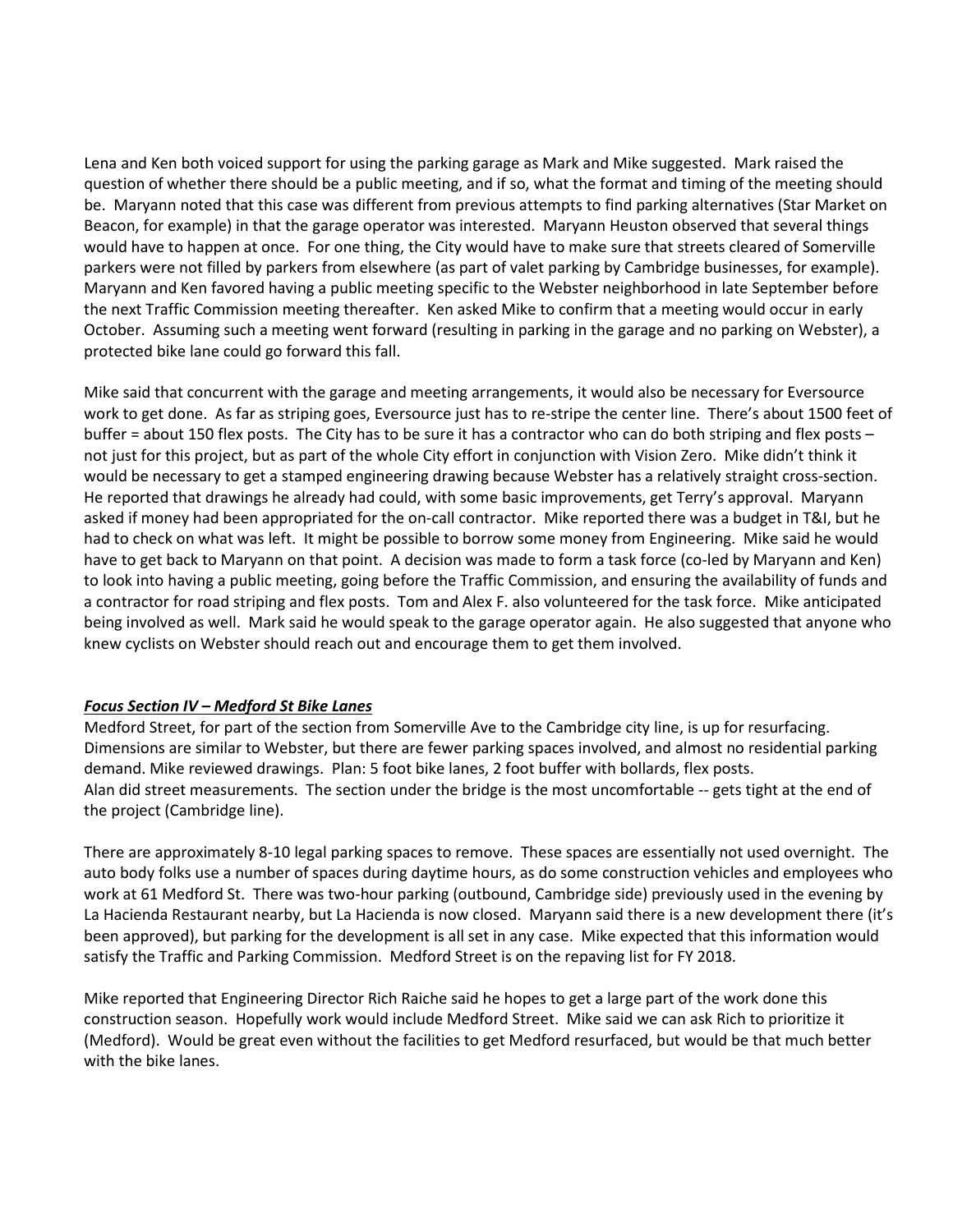Ken thought Medford was for sure on the list, but Mike said that Rich was still working off the 2015 list. Sometimes takes a bit of extra time to start. Now there's a contractor in place, the project can get going. Ken said that one of the arguments in favor of Medford was that with Beacon the mess that it is, we need to give people multiple options for getting around.

Mike said traffic analysis shows a lot of traffic passing through Union from Somerville and Medford to and from Kendall Square, so that's more reason to make the route safe.

Alan asked if Mike knew why the resurfacing was only going to Warren and not to the city line. Mike said he didn't know, but thought the answer must have to do with the fact that each road segment is analyzed separately and a decision about resurfacing made based on the analysis. So the decision must have been that conditions were not as bad continuing along Gore Street (Another possibility is that a development is going in and that affects plans.)

Ken observed that the roadway section in question is now smooth. Mike said that he thought there might have been some utility work done there, so maybe the section was patched up afterwards.

Ken noted that the meeting was due to wrap up shortly and asked what Mike needed from the Committee to be ready by the 21st. Mike said some to-scale engineering drawings might be needed but that he would prepare some CAD drawings for this purpose. Mike also said he wanted to get the contractor issue straightened out. Ken said that we needed last year's counts to support the Webster plan as well. Mike said that data would be OSPCD's responsibility to provide, but that he would appreciate an e-mail request to get Webster on the Traffic Commission agenda. Deadline would be September 18<sup>th</sup> to get the item on the Traffic Commission agenda in two weeks (September 21).

Alan asked whether we could get restriping on Medford even if there were no resurfacing north/west of the railroad tracks. Mike will look into this. Mark said it was important to get some citizen support. Mike said letters are helpful. Tom mentioned that a number of people who live or work near the project area are eager to see it happen and that no one is parking there overnight now. Sky said the northbound lane approaching Somerville Ave is problematic – that as cars turn right, they might cut the corner close -- and asked to have bike lanes replace sharrows, even if it meant no marking on the southbound side. Mike said he would check on options, that he did not currently have roadway dimensions at that section. Mark suggested trying a 5, 10, 9, 9 configuration. Ken thought it would be helpful to have a green striped bike lane at the mouth.

## *Last call*

Ken wanted a quick review of items for the September 21<sup>st</sup> Traffic Commission meeting. Mike said Medford and Hancock would be covered. Not Park Street. No paving has to happen on Park. So Park will just be done in the fall.

Tom said that he would maybe send out an e-mail on early action.

Mike noted that Katie and the Education Team should come up with something on two stage left turn boxes – Somerville onto Webster and Prospect onto Somerville Ave.

Ken said the two stage left was useful, but at Prospect only a few bikes can squeeze through. He would like to see a ten second traffic signal lag so cyclists don't face oncoming traffic.

Ian asked, as a point of information, whether it was possible for advisory bike lanes to continue into a protected bike